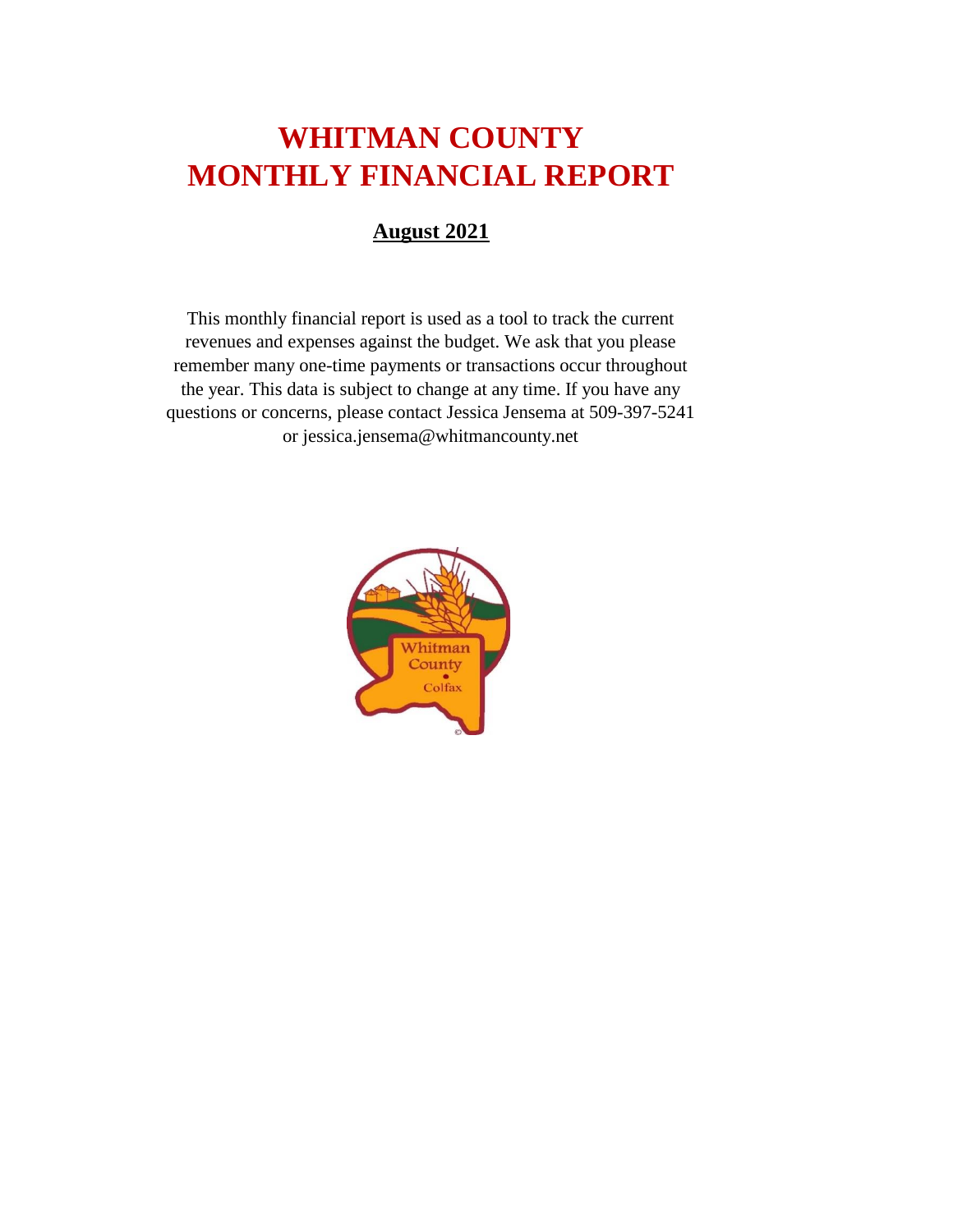|                                                  |                                     |             |           |                  | <b>CURRENT EXPENSE/GENERAL FUND</b> |             |           |          |  |
|--------------------------------------------------|-------------------------------------|-------------|-----------|------------------|-------------------------------------|-------------|-----------|----------|--|
| <b>REVENUES &amp; EXPENDITURES BY DEPARTMENT</b> |                                     |             |           |                  |                                     |             |           |          |  |
|                                                  |                                     |             |           |                  | AS OF 8/31/2021 (66.67%)            |             |           |          |  |
|                                                  | <b>Includes Budget Amendment #2</b> |             |           |                  |                                     |             |           |          |  |
|                                                  | <b>Revenue</b>                      |             |           | %                | <b>Expenditures</b>                 |             |           | $\%$     |  |
| <b>Department</b>                                | 2021 Budget                         | 2021 Actual | Remaining | <b>Collected</b> | 2021 Budget                         | 2021 Actual | Remaining | Expended |  |
| <b>Beginning Fund Balance</b>                    | 1,290,706                           |             | 1,290,706 |                  |                                     |             |           | 0.00%    |  |
| Prior Period Adjustment                          |                                     | 3,464       |           | 0.00%            |                                     | 5,181       |           |          |  |
| <b>BoCC</b>                                      |                                     |             |           | 0.00%            | 497,481                             | 320,710     | 176,771   | 64.47%   |  |
| <b>General Government</b>                        | 1,765,240                           | 1,064,569   | 700,671   | 60.31%           | 4,155,844                           | 3,289,645   | 866,199   | 79.16%   |  |
| <b>Administrative Services</b>                   | 859,903                             | 318,913     | 540,990   | 37.09%           | 510,328                             | 202,959     | 307,369   | 39.77%   |  |
| <b>Human Resources</b>                           | 2,000                               | 40          | 1,960     | 2.00%            | 244,642                             | 143,419     | 101,223   | 58.62%   |  |
| <b>Superior Court</b>                            | 2,000                               | 12,347      | (10, 347) | 617.35%          | 251,549                             | 153,621     | 97,928    | 61.07%   |  |
| <b>District Court</b>                            | 692,000                             | 495,020     | 196,980   | 71.53%           | 912,613                             | 596,116     | 316,497   | 65.32%   |  |
| Clerk                                            | 142,426                             | 89,202      | 53,224    | 62.63%           | 322,724                             | 190,510     | 132,214   | 59.03%   |  |
| Treasurer                                        | 10,416,132                          | 6,841,060   | 3,575,072 | 65.68%           | 476,776                             | 300,896     | 175,880   | 63.11%   |  |
| Auditor                                          | 580,600                             | 494,057     | 86,543    | 85.09%           | 1,218,072                           | 556,933     | 661,139   | 45.72%   |  |
| Assessor                                         |                                     | 6           |           | 0.00%            | 464,932                             | 260,362     | 204,570   | 56.00%   |  |
| <b>Prosecuting Attorney</b>                      | 133,838                             | 74,983      | 58,855    | 56.03%           | 811,700                             | 512,686     | 299,014   | 63.16%   |  |
| <b>Child Support Enforcement</b>                 | 111,350                             | 29,090      | 82,260    | 26.12%           | 111,350                             | 33,575      | 77,775    | 30.15%   |  |
| <b>Facilities Management</b>                     |                                     | 184         |           | 0.00%            | 745,902                             | 443,419     | 302,483   | 59.45%   |  |
| Sheriff                                          | 536,600                             | 401,741     | 134,859   | 74.87%           | 4,174,226                           | 2,409,326   | 1,764,900 | 57.72%   |  |
| Juvenile                                         | 144,293                             | 90,059      | 54,234    | 62.41%           | 583,442                             | 367,935     | 215,507   | 63.06%   |  |
| Weed                                             | 1,350                               |             | 1,350     | 0.00%            | 92,985                              | 57,738      | 35,247    | 62.09%   |  |
| Coroner                                          | 6,000                               | 5,760       | 240       | 96.00%           | 195,135                             | 106,489     | 88,646    | 54.57%   |  |
| Extension                                        | 600                                 | 802         | (202)     | 133.67%          | 145,228                             | 83,880      | 61,348    | 57.76%   |  |
| <b>Emergency Management</b>                      | 137,827                             | 63,624      | 74,203    | 46.16%           | 347,524                             | 180,626     | 166,898   | 51.98%   |  |
| Health                                           | 2,023,331                           | 1,893,200   | 130,131   | 93.57%           | 1,187,453                           | 628,800     | 558,653   | 52.95%   |  |
| Fair                                             | 148,600                             | 138,927     | 9,673     | 93.49%           | 437,866                             | 341,872     | 95,994    | 78.08%   |  |
| Parks & Rec                                      | 15,000                              | 15,031      | (31)      | 100.21%          | 261,134                             | 167,842     | 93,292    | 64.27%   |  |
| ΙT                                               |                                     | 13,466      |           | 0.00%            | 860,890                             | 638,338     | 222,552   | 74.15%   |  |
| <b>TOTALS</b>                                    | 19,009,796                          | 12,045,545  | 6,981,371 | 63.36%           | 19,009,796                          | 11,992,878  | 7,016,918 | 63.09%   |  |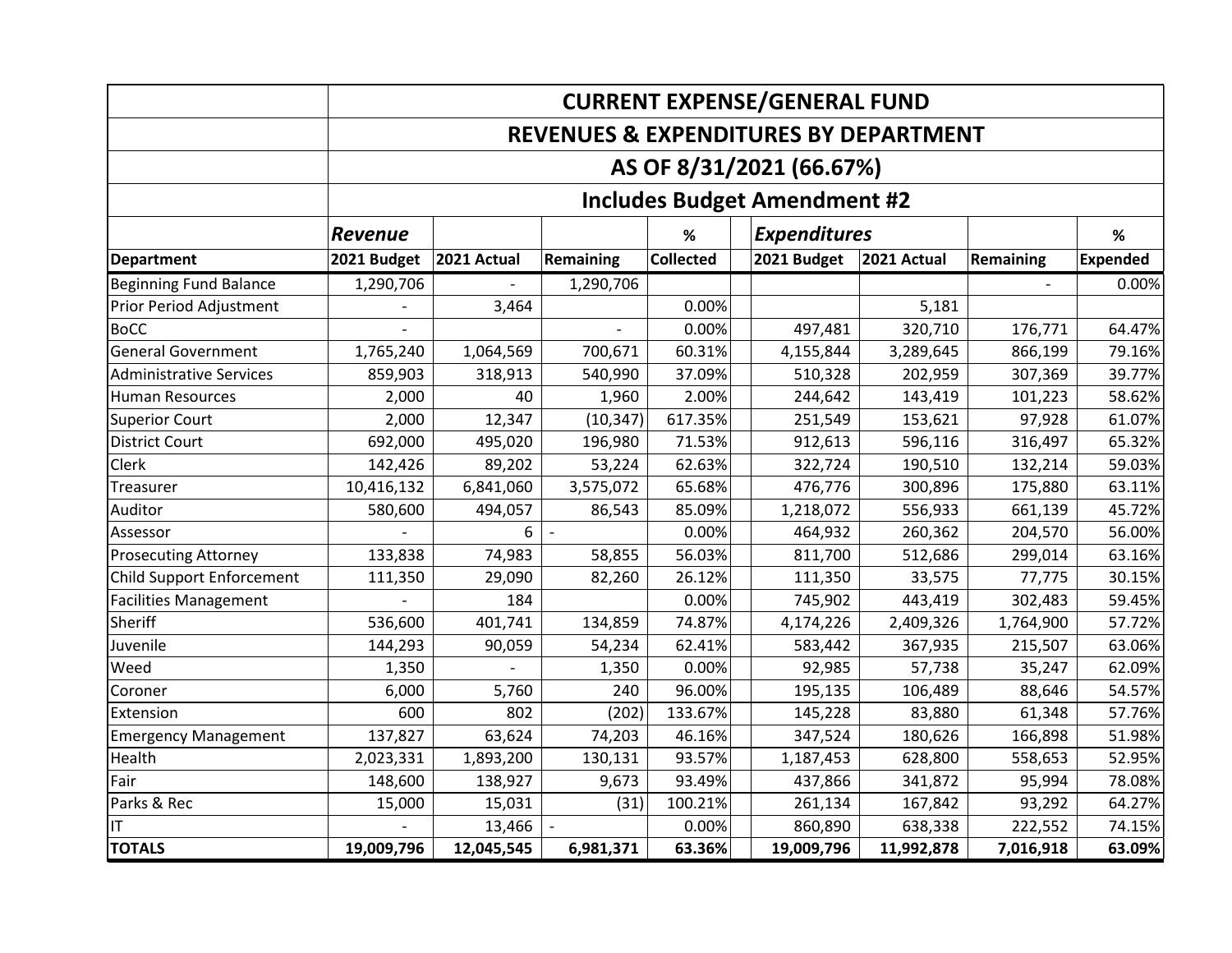### **CURRENT EXPENSE & COUNTY-WIDE CASH AND DEBT AS OF 08/31/2021 (66.67%)**

#### **CASH/INVESTMENTS**

| <b>Current Expense/General Fund</b>                 | <b>August 2021</b> | August 2020 | August 2019 | <b>August 2018</b> | August 2017 |
|-----------------------------------------------------|--------------------|-------------|-------------|--------------------|-------------|
| Cash                                                | 9.207.424          | 8.698.971   | 9.382.745   | 6.754.003          | 5,047,119   |
| Reserve (Investment)                                | 2.819.029          | 2.819.029   | 1.419.029   | 1.219.029          | 1,169,029   |
| <b>Total Current Expense Cash &amp; Investments</b> | 12.026.453         | 11.518.000  | 10.801.774  | 7.973.032          | 6,216,148   |

| County-Wide                                     | August 2021 | August 2020 | August 2019 | August 2018 | August 2017 |
|-------------------------------------------------|-------------|-------------|-------------|-------------|-------------|
| Cash                                            | 31.876.223  | 24.736.194  | 27.241.470  | 27,782,520  | 25,546,745  |
| Investments                                     | 7.478.844   | 8.228.113   | 6.697.859   | 4.446.694   | 4,463,545   |
| <b>Total County-Wide Cash &amp; Investments</b> | 39.355.067  | 32.964.307  | 33.939.329  | 32.229.214  | 30,010,290  |

#### **DEBT - County-wide**

| <b>Interfund loans</b>                                            |                        |    |           |                 |
|-------------------------------------------------------------------|------------------------|----|-----------|-----------------|
| <b>Borrowing Fund</b>                                             | <b>Lending Fund</b>    |    |           |                 |
| <b>Emergency Communication, Principal Only</b>                    | <b>Current Expense</b> | Ş  | 1,000,000 | 5/31/2025       |
| <b>General Obligations</b>                                        |                        |    |           |                 |
| Public Service Building GO Bond, Principal Only<br>Holman Capital |                        | \$ | 1,415,149 | 3/31/2031       |
| <b>Revenue Obligations</b>                                        |                        |    |           |                 |
| Solid Waste Revenue Bond, Principal Only                          |                        | \$ | 569,914   | 12/20/2023      |
| Compensated Balances-County-Wide                                  |                        | \$ | 844,235   | as of 5/31/2021 |
| Landfill Closure and Post Closure                                 |                        | \$ | 1,700,000 |                 |
| <b>Emergency Comm Capital Lease</b>                               |                        | \$ | 761,247   | 7/20/2025       |
| <b>Total County-Wide Debt</b>                                     |                        | \$ | 6,290,545 |                 |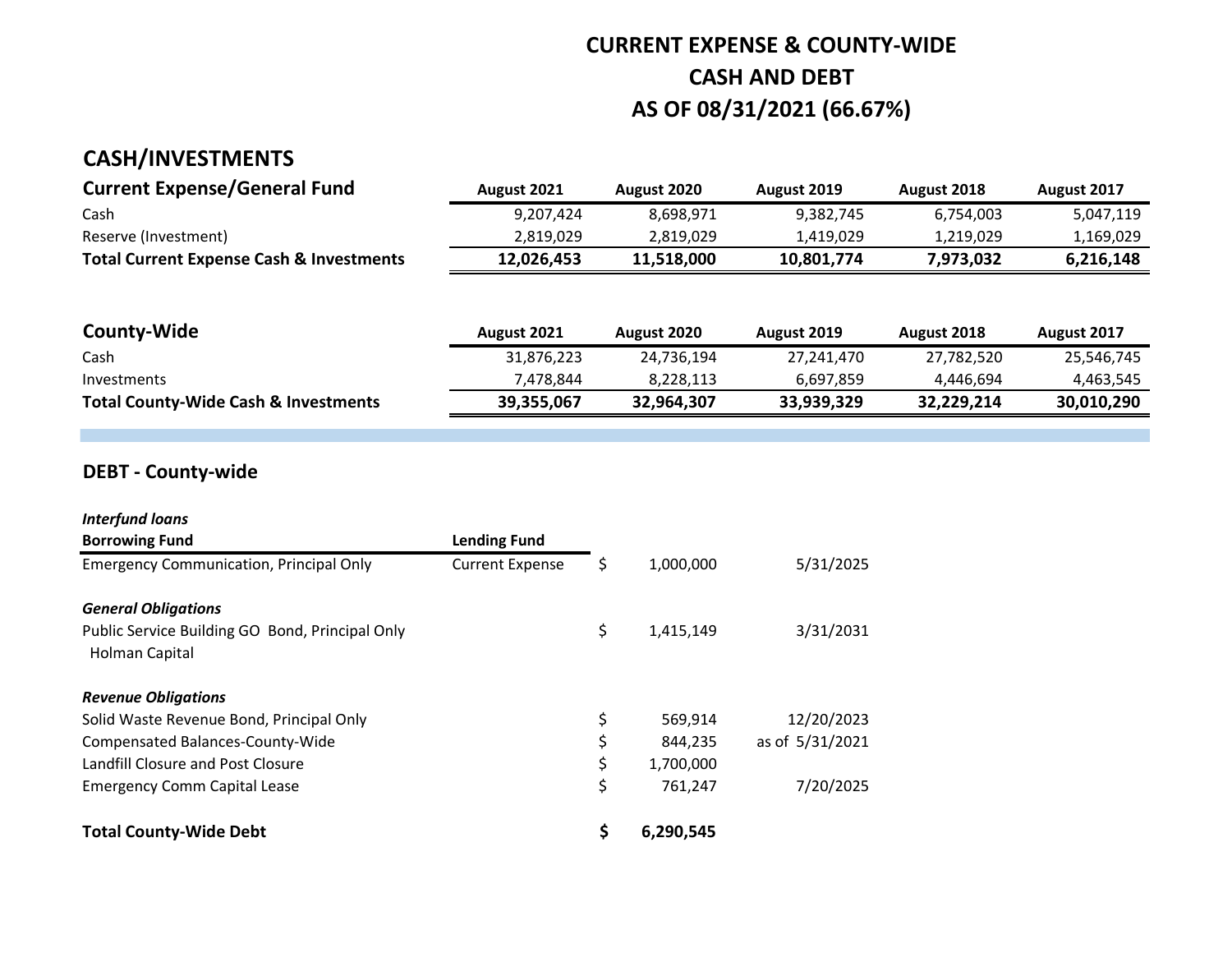# **CURRENT EXPENSE/GENERAL FUND REVENUES BY CATEGORY AS OF 08/31/2021 (66.67%)**

#### **INCLUDES BUDGET AMENDMENT #2**

| <b>Revenue</b>                             | <b>Budget</b> | Actual     | % received |
|--------------------------------------------|---------------|------------|------------|
| <b>Beginning Fund Balance</b>              | 1,290,706     |            | 0.00%      |
| Prior Period Adjustment                    |               | 3,464      | 0.00%      |
| <b>Property Tax</b>                        | 6,132,432     | 4,086,115  | 66.63%     |
| <b>Other Taxes</b>                         | 3,153,500     | 2,138,943  | 67.83%     |
| Licenses & Permits                         | 130,500       | 116,748    | 89.46%     |
| Payment in Lieu of Taxes/Federal Lease     | 61,500        | 62,378     | 101.43%    |
| <b>Federal Grants</b>                      | 2,262,219     | 1,666,210  | 73.65%     |
| <b>State Grants</b>                        | 1,047,813     | 577,810    | 55.14%     |
| <b>State-Shared Revenues, Entitlements</b> | 770,855       | 922,218    | 119.64%    |
| <b>Charges for Services</b>                | 1,911,455     | 1,310,195  | 68.54%     |
| Fines/Penalties                            | 921,450       | 651,331    | 70.69%     |
| <b>Interest Earnings</b>                   | 529,000       | 143,613    | 27.15%     |
| Rents/Leases                               | 63,000        | 91,205     | 144.77%    |
| <b>Miscellaneous Revenues</b>              | 28,800        | 24,265     | 84.25%     |
| Interfund Loan Repayment                   |               | 50,000     | 0.00%      |
| Transfers In                               | 706,566       | 201,050    | 28.45%     |
| <b>Insurance Recoveries</b>                |               |            |            |
| <b>Total CE/General Fund Revenue</b>       | 19,009,796    | 12,045,545 | 63.36%     |

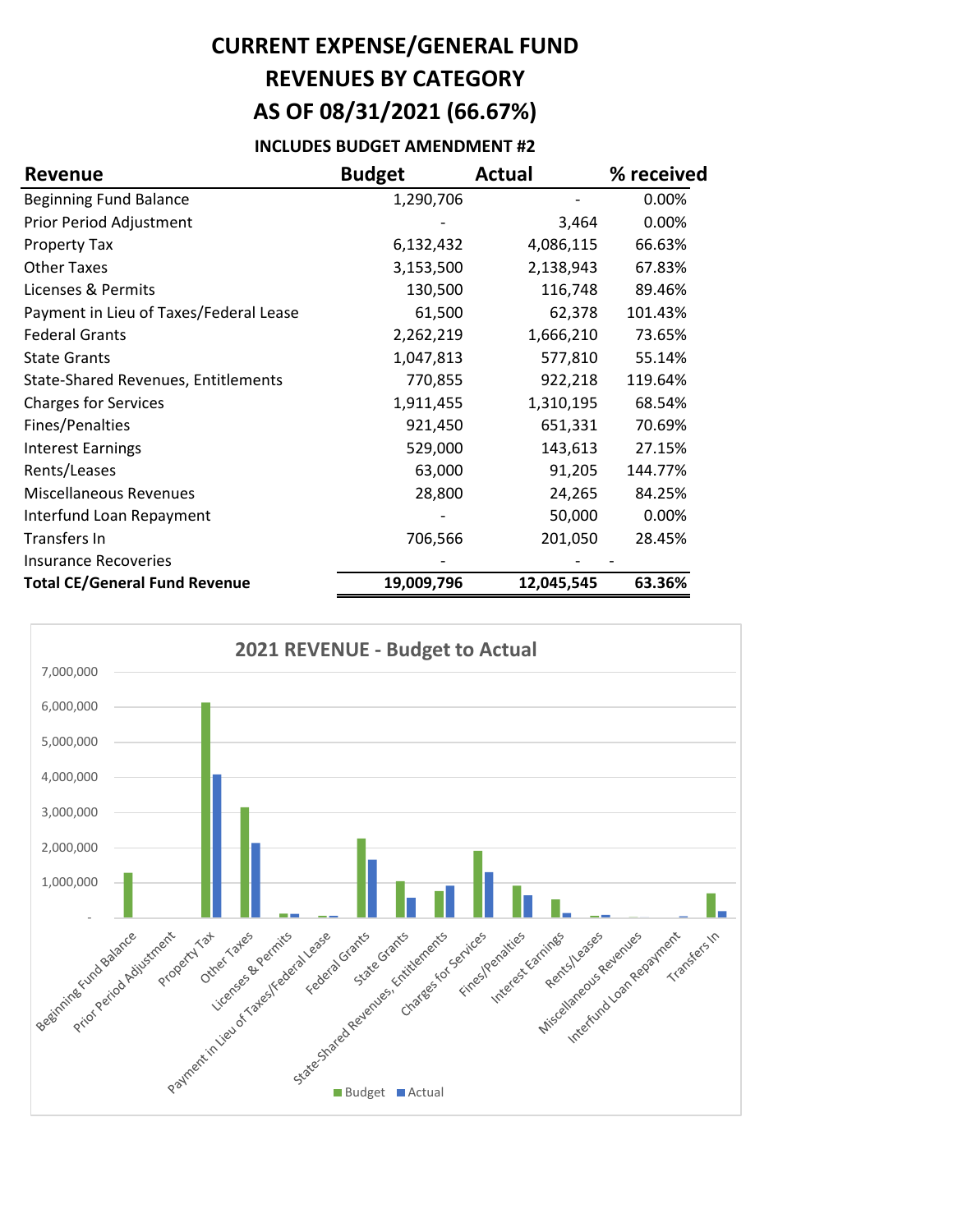### **CURRENT EXPENSE/GENERAL FUND REVENUES BY CATEGORY/% of TOTAL AS OF 08/31/2021 (66.67%)**

|                                        | 2021 Actual | 2020 Actual | % on 2021 | Difference |
|----------------------------------------|-------------|-------------|-----------|------------|
| Property Tax                           | 4,086,115   | 3,812,344   | 33.92%    | 273,771    |
| <b>Other Taxes</b>                     | 2,138,943   | 2,164,004   | 17.76%    | (25,061)   |
| <b>Prior Period Adjustments</b>        | 3,464       |             | 0.03%     | 3,464      |
| Licenses & Permits                     | 116,748     | 115,130     | 0.97%     | 1,618      |
| Payment in Lieu of Taxes/Federal Lease | 62,378      | 61,486      | 0.52%     | 892        |
| <b>Federal Grants</b>                  | 1,666,210   | 304,140     | 13.83%    | 1,362,070  |
| <b>State Grants</b>                    | 577,810     | 411,925     | 4.80%     | 165,885    |
| State-Shared Revenues, Entitlements    | 922,218     | 816,540     | 7.66%     | 105,678    |
| <b>Charges for Services</b>            | 1,310,195   | 1,189,182   | 10.88%    | 121,013    |
| Fines/Penalties                        | 651,331     | 628,387     | 5.41%     | 22,944     |
| <b>Interest Earnings</b>               | 143,613     | 316,128     | 1.19%     | (172, 515) |
| Rents/Leases                           | 91,205      | 26,788      | 0.76%     | 64,417     |
| <b>Miscellaneous Revenues</b>          | 24,265      | 22,607      | 0.20%     | 1,658      |
| Interfund Loan Repayment               | 50,000      | 8,125       | 0.42%     | 41,875     |
| Transfers In                           | 201,050     | 68,218      | 1.67%     | 132,832    |
| <b>Insurance Recoveries</b>            |             |             | 0.00%     |            |
| <b>Total CE/General Fund Revenue</b>   | 12,045,545  | 9,945,004   | 100.00%   | 2,100,541  |



- **Property Tax**
- Other Taxes
- **Prior Period Adjustments**
- Licenses & Permits
- **Payment in Lieu of Taxes/Federal Lease**
- **Federal Grants**
- State Grants
- State-Shared Revenues, Entitlements
- Charges for Services
- **Fines/Penalties**
- Interest Earnings
- Rents/Leases
- **Miscellaneous Revenues**
- Interfund Loan Repayment
- Transfers In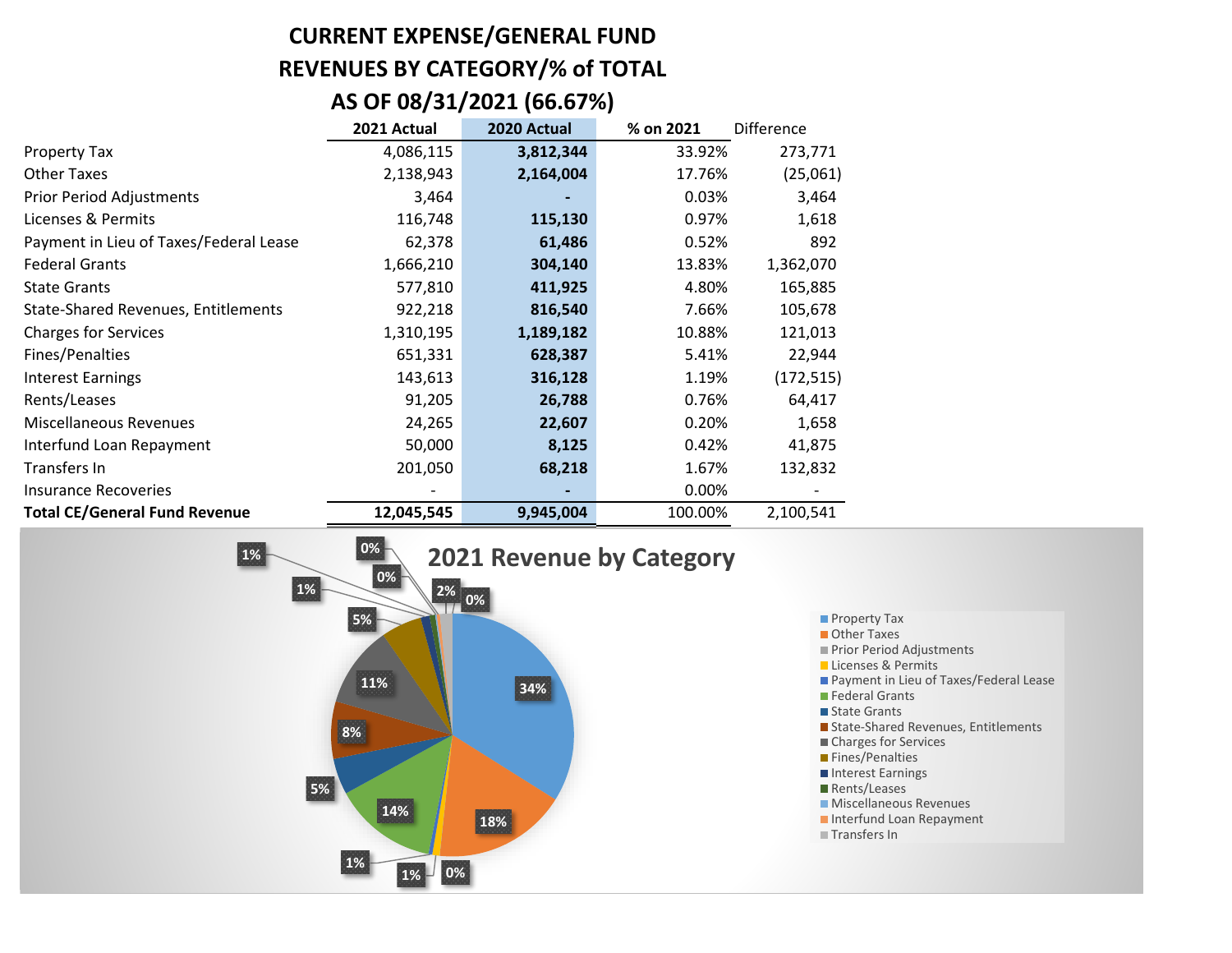### **CURRENT EXPENSE/GENERAL FUND EXPENSES BY CATEGORY AS OF 08/31/2021 (66.67%)**

#### **INCLUDES BUDGET AMENDMENT #2**

| <b>Expenses</b>                       | <b>Budget</b> | <b>Actual</b> | % spent  |
|---------------------------------------|---------------|---------------|----------|
| Salaries/Wages                        | 7,765,515     | 4,778,734     | 61.54%   |
| <b>Benefits</b>                       | 3,077,509     | 1,858,624     | 60.39%   |
| Supplies/Materials                    | 1,116,103     | 419,965       | 37.63%   |
| Services/Charges                      | 5,349,982     | 3,450,759     | 64.50%   |
| Miscellaneous                         | 15,150        | 2,615         | 17.26%   |
| Intergovernmental                     | 800           |               | $0.00\%$ |
| <b>Capital Purchases</b>              | 10,000        | 6,645         | 66.45%   |
| <b>Transfers Out</b>                  | 1,674,182     | 1,470,000     | 87.80%   |
| Intrafund Transfers                   |               |               | $0.00\%$ |
| Interfund Loan                        |               |               | $0.00\%$ |
| <b>Prior Period Adjustments</b>       |               | 5,181         | $0.00\%$ |
| Intrafund Expenditures                | 555           | 355           | 63.96%   |
| <b>Total CE/General Fund Expenses</b> | 19,009,796    | 11,992,878    | 63.09%   |

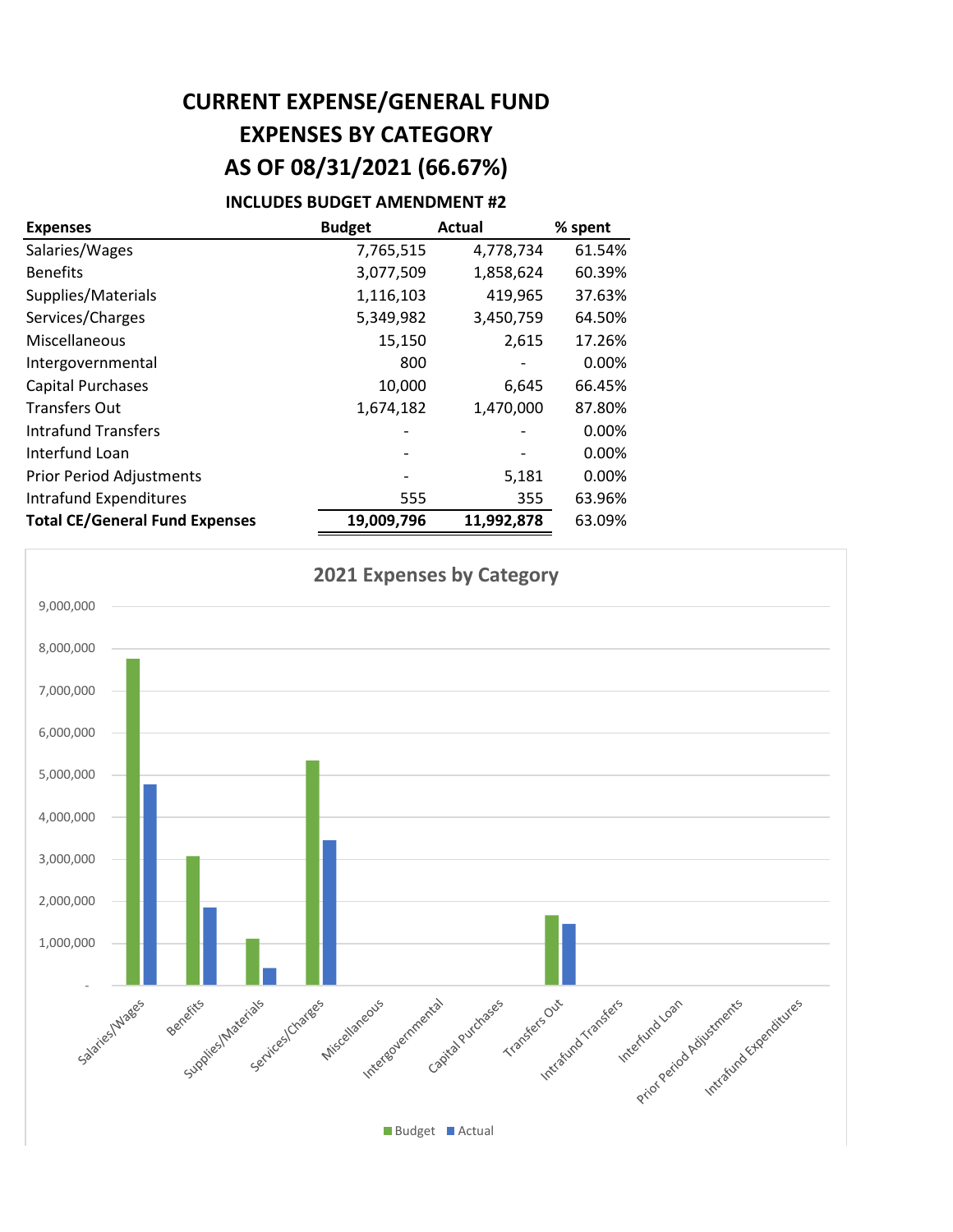# **CURRENT EXPENSE/GENERAL FUND EXPENSES BY OBJECT CODE AS OF 08/31/2021 (66.67%)**

| <b>Expenses</b>                       | 2021 Actual | 2020 Actual    | % on 2021 | <b>Difference</b> |
|---------------------------------------|-------------|----------------|-----------|-------------------|
| Salaries/Wages                        | 4,778,734   | 4,760,643      | 39.85%    | 18,091            |
| <b>Benefits</b>                       | 1,858,624   | 1,887,804      | 15.50%    | (29, 180)         |
| Supplies/Materials                    | 419,965     | 544,963        | 3.50%     | (124, 998)        |
| Services/Charges                      | 3,450,759   | 2,516,763      | 28.77%    | 933,996           |
| Miscellaneous                         | 2,615       | 1,229          | 0.02%     | 1,386             |
| Intergovernmental                     |             | 92,199         | 0.00%     | (92, 199)         |
| <b>Capital Purchases</b>              | 6,645       | 11,123         | 0.06%     | (4, 478)          |
| <b>Transfers Out</b>                  | 1,470,000   | 703,889        | 12.26%    | 766,111           |
| Prior Period / Adjustment             | 5,181       |                | 0.04%     | 5,181             |
| <b>Intrafund Transfers</b>            |             |                | 0.00%     |                   |
| Interfund Loan                        |             | $\blacksquare$ | 0.00%     |                   |
| Intrafund Expenditures                | 355         |                | 0.00%     | 355               |
| <b>Total CE/General Fund Expenses</b> | 11,992,878  | 10,518,613     | 100%      | 1,474,265         |

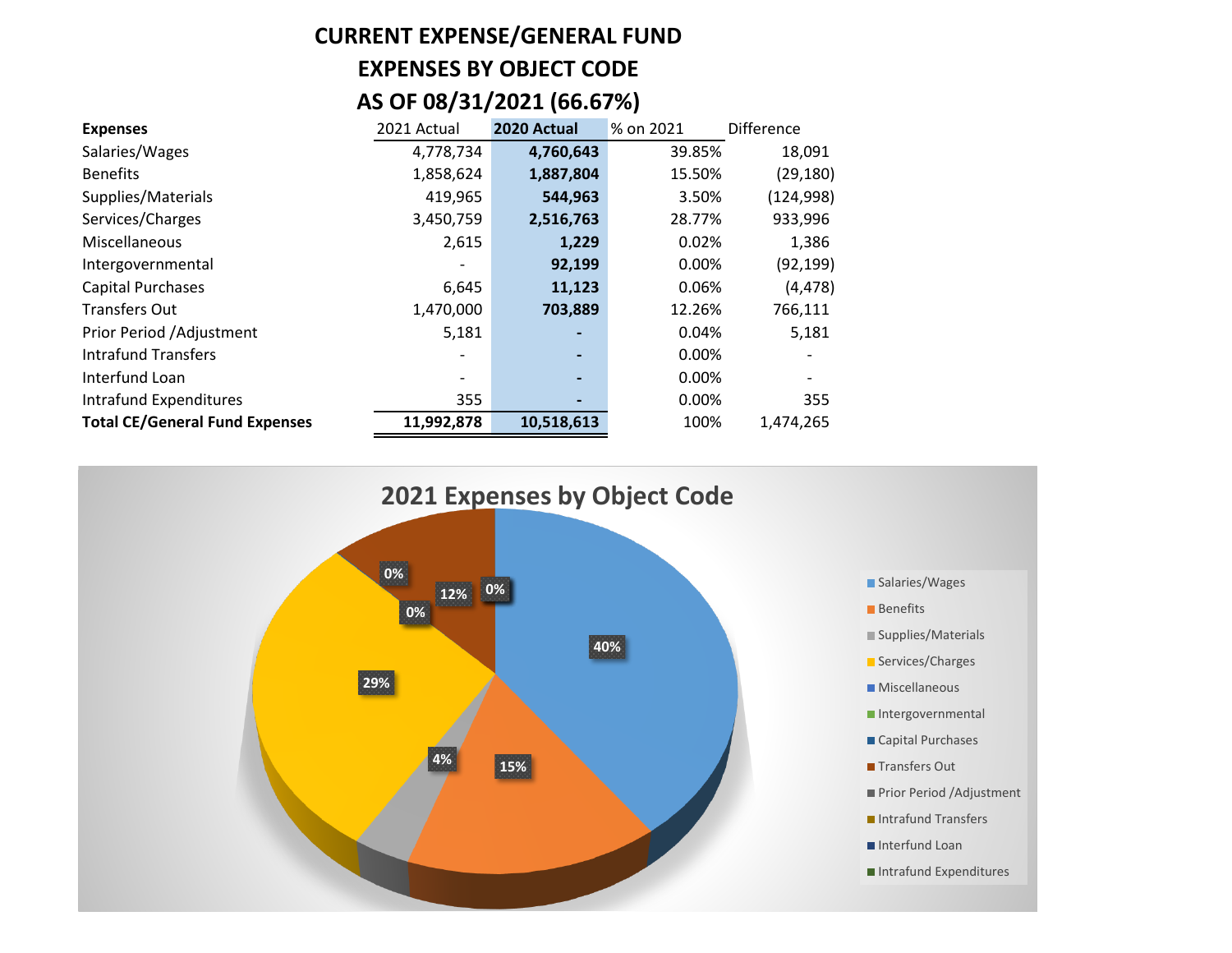# **AS OF 08/31/2021 (66.67%) CURRENT EXPENSE/GENERAL FUND EXPENSES BY OBJECT CODE DETAIL INCLUDES BUDGET AMENDMENT #2**

**% of % of**

|                                           | <b>Budget</b> | <b>Actual</b> | <b>Budget</b> | <b>Total Actual</b> |
|-------------------------------------------|---------------|---------------|---------------|---------------------|
| Salaries/Wages                            | 7,506,870     | 4,650,094     | 62%           | 38.77%              |
| Salaries / Wages - Overtime               | 258,645       | 128,640       | 50%           | 1.07%               |
| <b>Benefits</b>                           | 3,077,509     | 1,858,624     | 60%           | 15.50%              |
| <b>Operating Supplies/Materials</b>       | 729,413       | 186,000       | 25%           | 1.55%               |
| Fuel                                      | 126,950       | 56,400        | 44%           | 0.47%               |
| Items Purchased for Inventory or Resale   | 23,830        | 2,942         | 12%           | 0.02%               |
| <b>Small Tools &amp; Equipment</b>        | 235,910       | 174,623       | 74%           | 1.46%               |
| Services/Professional Services            | 3,284,658     | 2,099,541     | 64%           | 17.51%              |
| Communications                            | 279,664       | 82,356        | 29%           | 0.69%               |
| Travel                                    | 84,067        | 11,419        | 14%           | 0.10%               |
| Advertising                               | 56,435        | 30,459        | 54%           | 0.25%               |
| Rentals & Leases                          | 283,640       | 176,282       | 62%           | 1.47%               |
| Insurance/Bonds                           | 800,425       | 712,533       | 89%           | 5.94%               |
| <b>Public Utilities</b>                   | 253,000       | 157,004       | 62%           | 1.31%               |
| Repairs & Maintenance                     | 308,093       | 181,164       | 59%           | 1.51%               |
| Miscellaneous                             | 15,150        | 2,616         | 17%           | 0.02%               |
| Intergovernmental Services/Payments       | 800           |               | 0%            | 0.00%               |
| <b>Interfund Transfers</b>                | 1,674,182     | 1,470,000     | 88%           | 12.26%              |
| Interfund Loan                            |               |               | 0%            | 0.00%               |
| Capital Outlay                            | 10,000        | 6,645         | 66%           | 0.06%               |
| <b>Prior Period Adjustments</b>           |               | 5,181         | 0%            | 0.04%               |
| <b>Intrafund Payments</b>                 | 555           | 355           | 64%           | 0.00%               |
| <b>Current Expense Expenditure Totals</b> | 19,009,796    | 11,992,878    | 63%           | 100.00%             |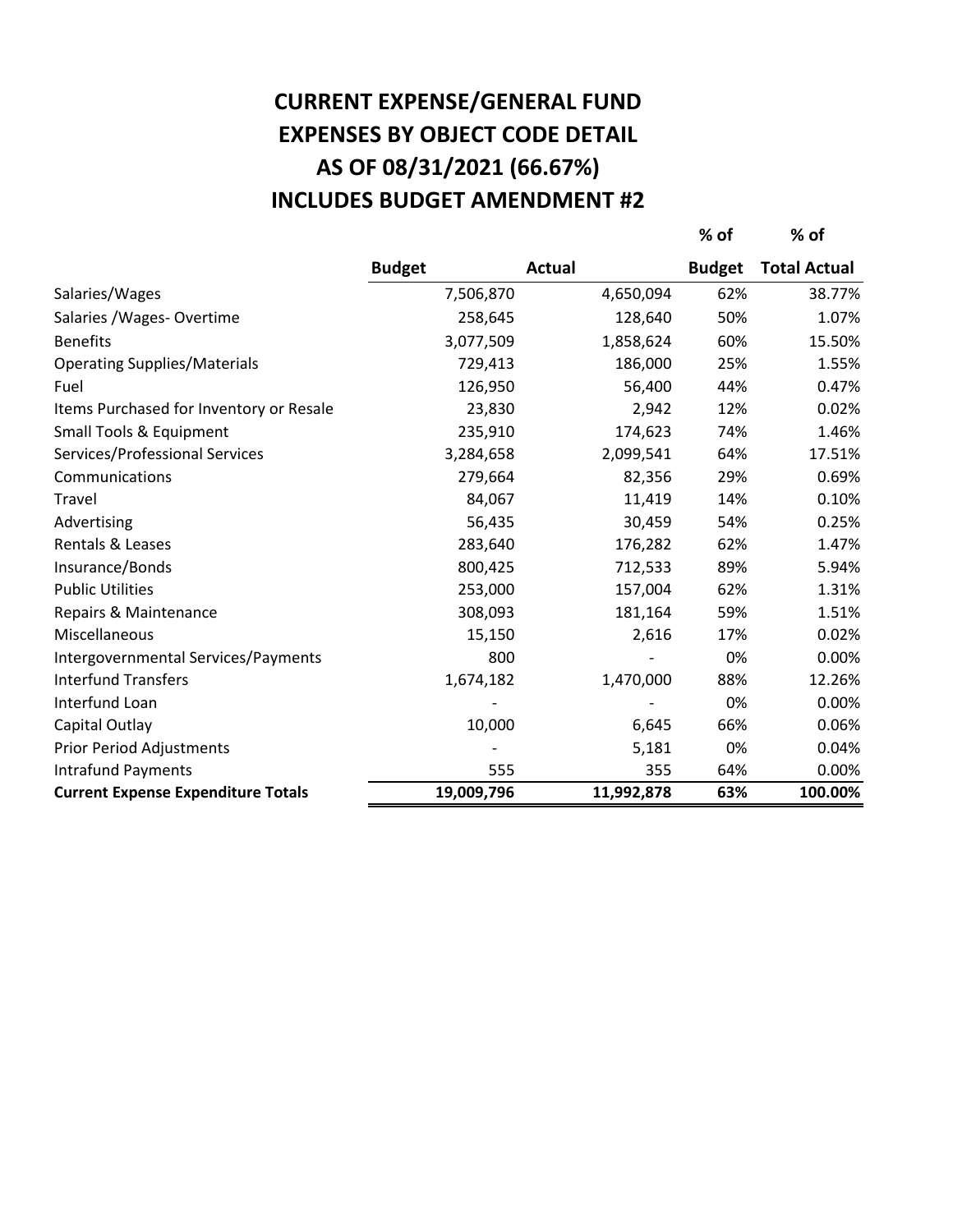### **CURRENT EXPENSE/GENERAL FUND SALARIES AND BENEFITS BY DEPARTMENT AS OF 08/31/2021 (66.67%) INCLUDES BUDGET AMENDMENT #2**

**% of**

|                                           | <b>Budget</b> | Actual    | <b>Budget</b> |
|-------------------------------------------|---------------|-----------|---------------|
| 009 - Commissioners                       | 481,081       | 311,153   | 65%           |
| 010 - General Government                  | 83,250        | 49,001    | 59%           |
| 012 - Admin Services                      | 88,595        | 49,553    | 56%           |
| 013- Human Resources                      | 241,142       | 141,200   | 59%           |
| 020 - Superior Court                      | 180,699       | 116,128   | 64%           |
| 030- District Court                       | 844,813       | 542,543   | 64%           |
| 040- Clerk                                | 295,624       | 177,616   | 60%           |
| 050 - Treasurer                           | 425,776       | 273,829   | 64%           |
| 060 - Auditor                             | 936,412       | 482,247   | 51%           |
| 080 - Assessor                            | 430,232       | 247,162   | 57%           |
| 100 - Prosecuting Attorney                | 750,145       | 485,702   | 65%           |
| 105 - Child Support Enforcement           | 103,695       | 30,690    | 30%           |
| 120 - Facilities Management               | 348,502       | 222,418   | 64%           |
| 140 - Sheriff                             | 3,220,026     | 1,984,665 | 62%           |
| 170 - Juvenile Services                   | 390,882       | 259,556   | 66%           |
| 200 - Weed Control                        | 74,986        | 49,513    | 66%           |
| 220 - Coroner                             | 137,435       | 82,648    | 60%           |
| 240 - County Extension                    | 85,543        | 52,066    | 61%           |
| 260 - Emergency Management                | 201,524       | 123,016   | 61%           |
| 280 - Public Health                       | 708,160       | 446,399   | 63%           |
| 300 - Fair                                | 222,328       | 131,785   | 59%           |
| 310- Parks and Recreation                 | 189,034       | 115,204   | 61%           |
| 320 - Information Technology              | 403,140       | 263,264   | 65%           |
| <b>Current Expense Expenditure Totals</b> | 10,843,024    | 6,637,358 | 61%           |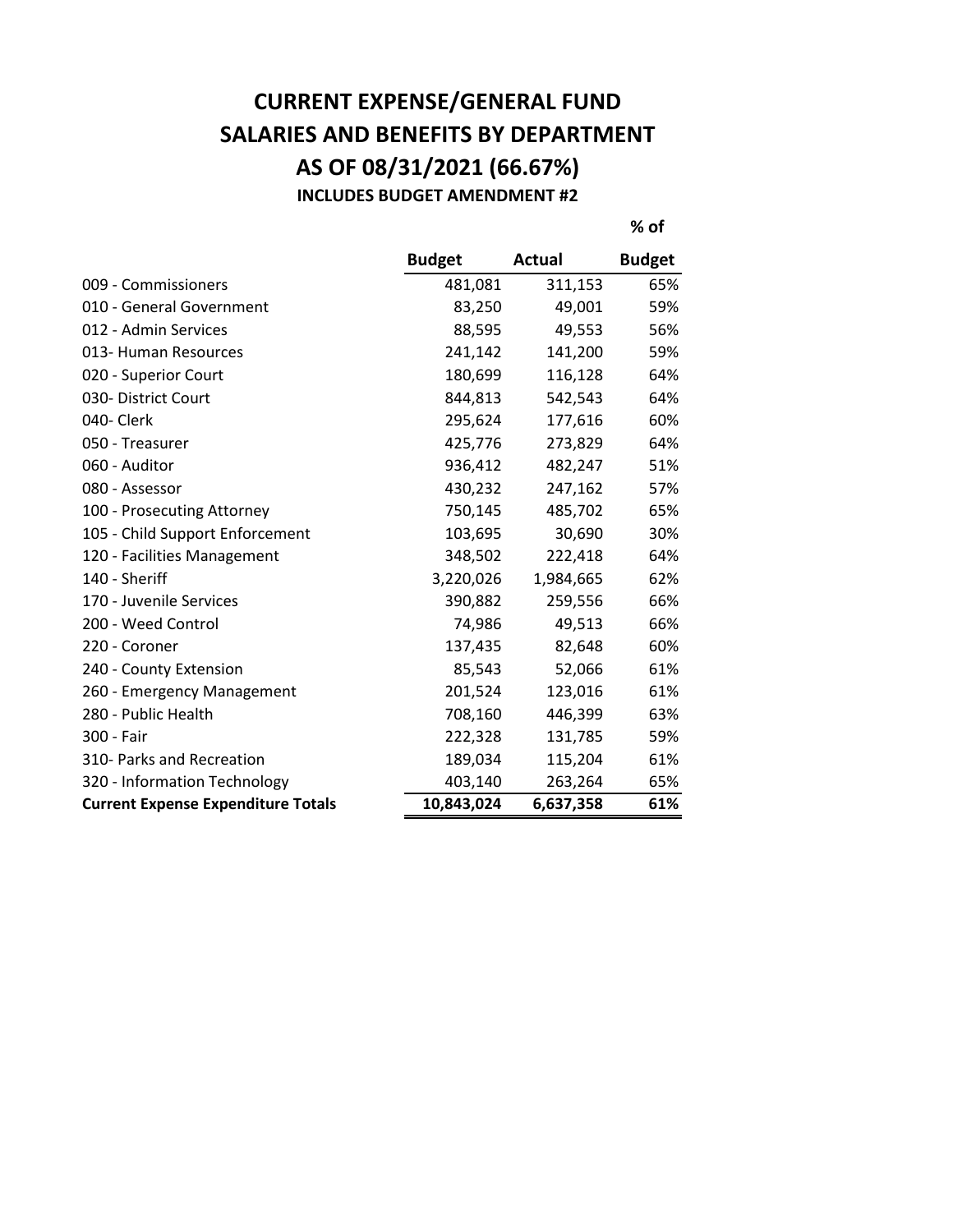#### **NON-CURRENT EXPENSE SALARIES AND BENEFITS BY FUND AS OF 08/31/2021 (66.67%) INCLUDES BUDGET AMENDMENT #2**

**% of**

|                                    | <b>Budget</b> | Actual    | <b>Budget</b> |
|------------------------------------|---------------|-----------|---------------|
| 102 - Building and Development     | 152,961       | 96,307    | 63%           |
| 103 - Countywide Planning          | 229,271       | 141,890   | 62%           |
| 104 - Developmental Services       | 98,712        | 61,988    | 63%           |
| 110 - County Road                  | 4,961,300     | 2,782,555 | 56%           |
| 117 - Boating Safety               | 56,000        | 33,153    | 59%           |
| 122 - Sheriff K-9 Unit             | 1,000         |           | 0%            |
| 123 - Paths and Trails             | 38,661        | 25,573    | 66%           |
| 126 - Treasurer M&O                | 12,600        |           | 0%            |
| 127 - Quad-City Task Force         | 65,844        | 43,090    | 65%           |
| 128 - Crime Victims/Witness        | 96,929        | 59,374    | 61%           |
| 134 - Elections Reserve            |               | 42,538    |               |
| 135 - Prosecutor STOP Grant        | 17,521        | 14,203    | 81%           |
| 138 - Federal Equitable Sharing    | 5,000         |           | 0%            |
| 143 - Trial Court Improvement      |               | 5,640     |               |
| 144 - Emergency Communication      | 215,931       | 144,070   | 67%           |
| 400 - Solid Waste                  | 1,012,450     | 467,315   | 46%           |
| 410 - Solid Waste Reserve          | 15,000        |           | 0%            |
| 501 - Equipment Rental & Revolving | 889,750       | 370,165   | 42%           |
| 511 - Unemployment Insurance       | 25,000        | 11,456    | 46%           |
| <b>Non-CE Expenditure Totals</b>   | 7,893,930     | 4,299,317 | 54%           |